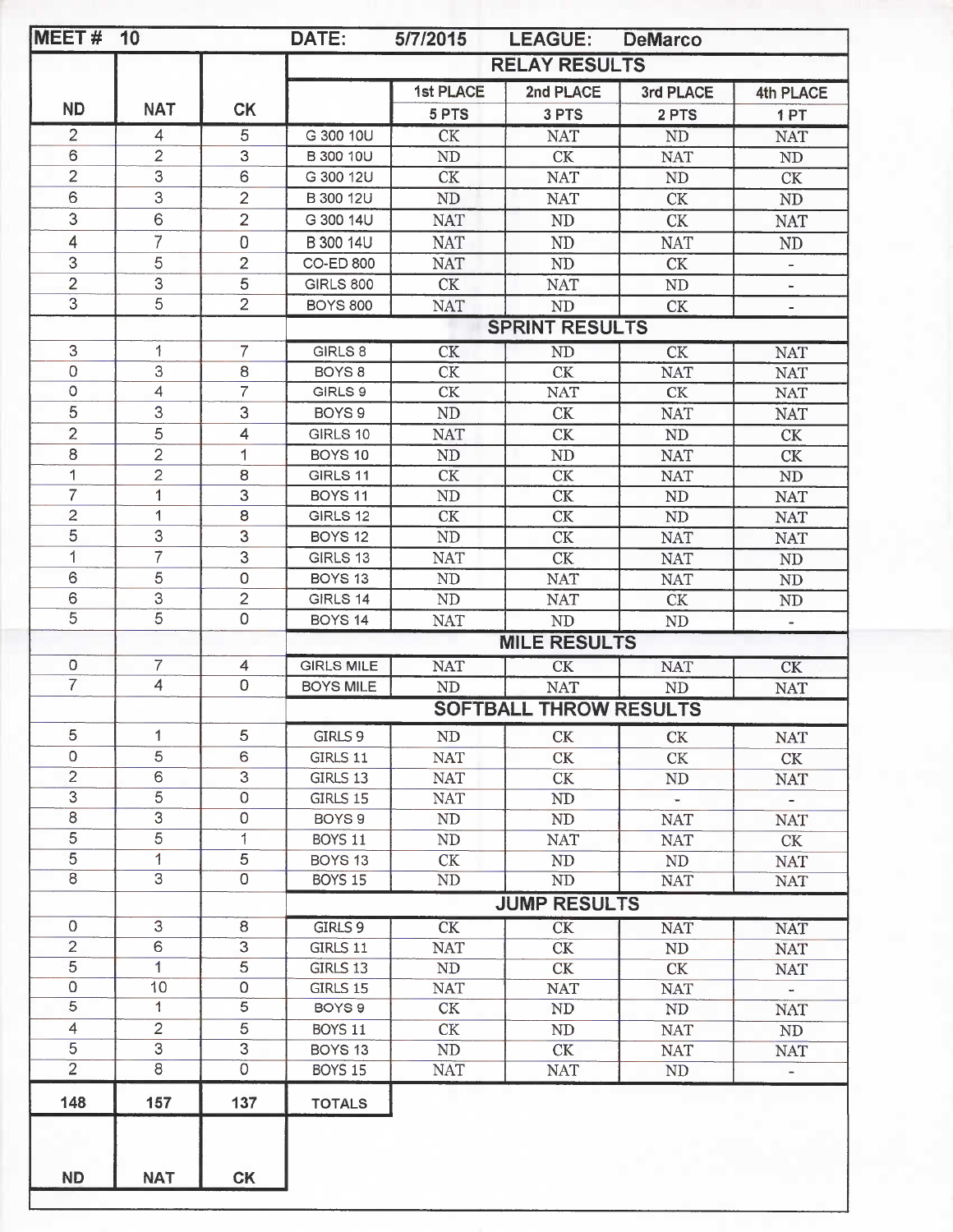|                   |                                                                                  |                             |                                                                                       | TRACK SHEET 300 RELAYS MEET # 10 DATE: 5-7-15 |                          |                                     |
|-------------------|----------------------------------------------------------------------------------|-----------------------------|---------------------------------------------------------------------------------------|-----------------------------------------------|--------------------------|-------------------------------------|
|                   | $\overline{1}$                                                                   | $\overline{2}$              | $\overline{3}$                                                                        | $\overline{4}$                                | $\overline{5}$           | $\overline{6}$                      |
| G 10U             | CK                                                                               |                             |                                                                                       | $-49.9$ $14T - 51.3$ $ND - 52.0$ $NAT - 54.8$ |                          |                                     |
| <b>B</b> 10U      | $-49.11$<br>UD                                                                   | CE                          | $-50.6$ $\bigcap AT - 51.9$                                                           | $-53.8$<br>UD                                 |                          |                                     |
| G 12U             | CK                                                                               | $-46.2$ $nA+47.11$ $nD$     | $-49.5$                                                                               | $-49.9$<br>C E                                |                          |                                     |
| <b>B</b> 12U      | ND                                                                               | $-44.2$ $nAT - 44.3$ CK     | $-45.1$                                                                               | $-46.6$                                       |                          |                                     |
| G 14U             |                                                                                  | $-44.7$ $nb - 45.0$ $c$ $K$ | $-45.4$                                                                               | $MAT-46.6$                                    |                          |                                     |
| <b>B</b> 14U      | MAT                                                                              |                             | $-72.01$ $nD - 42.41$ $nAT - 45.81$                                                   | $-47.1$                                       |                          |                                     |
|                   |                                                                                  |                             | <b>SPRINTS</b>                                                                        |                                               |                          |                                     |
| GIRLS $8$         |                                                                                  |                             | $CK - 10.7/ND - 10.8$ $CK - 10.9/NAT - 11.1$                                          |                                               |                          |                                     |
|                   |                                                                                  |                             | Collard L. Coughlin, S. Cusack, F. Carlson, n.                                        |                                               |                          |                                     |
| BOYS <sub>8</sub> | $c\epsilon$<br>10.1                                                              |                             |                                                                                       | $-10.2$ nat - 10.3 nat - 10.5                 | DQ                       | $\overline{\phantom{m}}$<br>$n_{D}$ |
|                   |                                                                                  |                             | Kunz, G. Smith, W. Horan L. DeAngelis n                                               |                                               |                          |                                     |
| GIRLS9            | $CL - 12.1$                                                                      | nat<br>$-125$               |                                                                                       | $CK = 12.7$ $\Gamma$                          |                          | $\overline{\phantom{a}}$            |
|                   |                                                                                  |                             | Provenzo, MibeAngelis CIIIlos, C. Schlee, S.                                          |                                               |                          |                                     |
| BOYS 9            |                                                                                  | ND -12.3 CK -12.8 NAT -13.1 |                                                                                       | $104 - 13.8$                                  |                          |                                     |
|                   |                                                                                  |                             | Camilio D. Cusack, G. Morreale, J. Graber, C.                                         |                                               |                          |                                     |
|                   | GIRLS 10 $\bigcap$ AT -11.9 $\bigcup$ CK -12.0 $\bigcap$ D -12.4 $\bigcup$ -12.9 |                             |                                                                                       |                                               |                          |                                     |
|                   |                                                                                  |                             | <u>Echice</u> , M. Bargnesi, S. Spero, G. Moore, A.                                   |                                               |                          |                                     |
| <b>BOYS 10</b>    |                                                                                  |                             | $ND - 12.211D - 12.311A + 12.5$                                                       | $CK - 13.7$                                   |                          |                                     |
|                   |                                                                                  |                             | Bertkowski, J Coronado E., Kavanaugh R Herstek, A.                                    |                                               |                          |                                     |
| <b>GIRLS 11</b>   | $-11.3$<br>CY                                                                    | $CL - 11.6$                 | $\Lambda A T = 71.7$                                                                  | AD<br>12.1                                    |                          |                                     |
|                   |                                                                                  |                             | Lawley, A. Martin, C. Gaciach M. Lickfield m.<br>ND -11.5 CK -11.6 ND - 11.7 NAT-12.2 |                                               |                          |                                     |
| <b>BOYS 11</b>    |                                                                                  | 166                         | Jerge, J. Cusack, A. Moran I. Mann, J.                                                | $-19.4$                                       | $\overline{\phantom{a}}$ | $\overline{\phantom{a}}$            |
|                   | $CC - 10.9$                                                                      |                             | $CK - 11.4 nb - 11.6 $                                                                | $nAT - 12.2$                                  | L.                       |                                     |
| GIRLS 12          | Glodelk, A. Paolini, P. Jackson, E. Reilly, M.                                   |                             |                                                                                       |                                               |                          |                                     |
|                   | 10.5<br>ne                                                                       | $\bigcirc$<br>16            |                                                                                       |                                               | ÷                        | -                                   |
| <b>BOYS 12</b>    | Keane                                                                            | Herstek                     | $A$ ei                                                                                | Sch                                           |                          |                                     |
| GIRLS 13          | 10.9                                                                             | 1.5                         |                                                                                       |                                               |                          | $\overline{\phantom{0}}$            |
|                   | Ga                                                                               | Da v<br>10                  | $+e$                                                                                  | bane                                          |                          |                                     |
| BOYS 13           | nt<br>10.1                                                                       | $Q \cdot d$                 |                                                                                       | //,                                           |                          | -                                   |
|                   | F.<br>60                                                                         |                             | Brad                                                                                  | Kronback                                      |                          |                                     |
| GIRLS 14          | $\lfloor \cdot \cdot \cdot \rfloor$<br>UP                                        | <b>TIA</b>                  |                                                                                       | 13.4                                          | ۰.                       | -                                   |
|                   | Hamm                                                                             | $\mathsf S$<br>Ru           | Hourd ex                                                                              | Wals<br>J,                                    |                          |                                     |
| <b>BOYS 14</b>    | ÷<br>10.1                                                                        | 10.2                        | $Q$ $\tilde{S}$<br>D                                                                  |                                               | $\blacksquare$           |                                     |
|                   | $\mathcal{C}$<br>36h                                                             | 0.000                       | Blid                                                                                  |                                               |                          |                                     |
|                   |                                                                                  |                             | <b>MILE</b>                                                                           |                                               |                          |                                     |
| <b>GIRLS</b>      | 61.25.0                                                                          | 54.5                        | 7.05.7<br><b>MAT</b>                                                                  | $c \times$<br>$-7.09.9$                       | $\qquad \qquad -$        | -                                   |
|                   | Graber<br>A,                                                                     | RUSSO,                      | Graper                                                                                | $c_{k}^{lc}$ , $\varepsilon$ .                |                          |                                     |
| <b>BOYS</b>       | D <sub>D</sub><br>$-5.368$                                                       | nA<br>5.42.6                | 6.04.5                                                                                | $\sqrt{2}$                                    |                          | ÷                                   |
|                   | 12000.                                                                           | Herzog                      | Keane<br>800 RELAYS                                                                   | Weislo                                        |                          |                                     |
| CO-ED             | 2:12                                                                             | 2:16                        | 2:26                                                                                  |                                               |                          |                                     |
| <b>GIRLS</b>      | 2.06.3                                                                           | 20000<br>$T$ $A^*$          | $-2110.0$<br>m                                                                        |                                               |                          |                                     |
| <b>BOYS</b>       | <b>NAT</b><br>$-1.58.6$                                                          | $-2:01.9$                   | $-2.176$                                                                              |                                               |                          |                                     |
|                   |                                                                                  |                             |                                                                                       |                                               |                          |                                     |